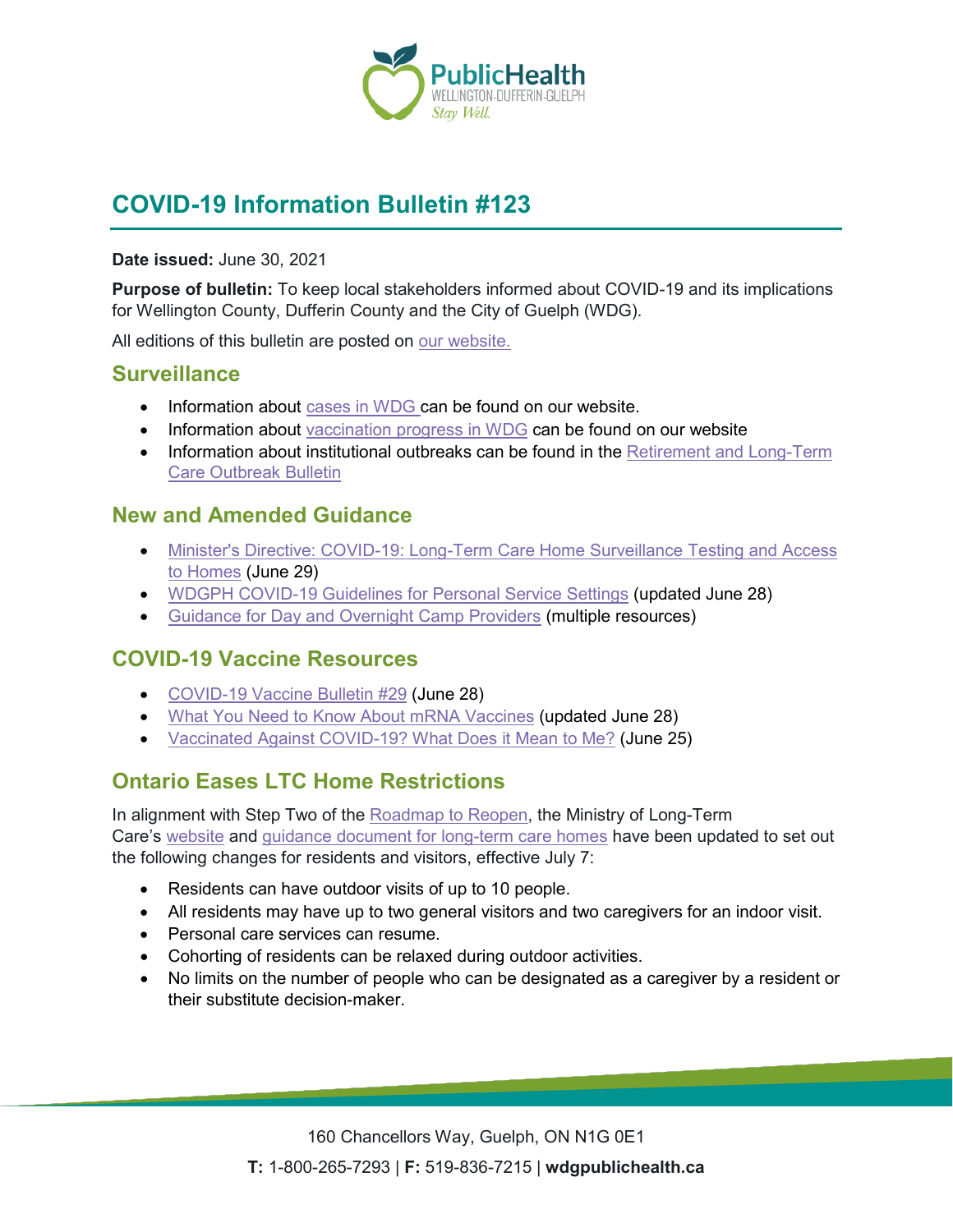

A further easing of restrictions is planned to align with the timing of Step Three of the Roadmap to Reopen. For more information read the [media release](https://news.ontario.ca/en/release/1000435/ontario-further-eases-long-term-care-home-restrictions) from the Government of Ontario.

### **First Dose Drop-In Appointments Available**

WDG residents who are 12 or older and have not had a **first dose** of a COVID-19 vaccine can now visit any WDG Public Health clinic for a **first dose** drop-in appointment. When you arrive at the clinic, let the staff know you are there for a "first dose drop-in appointment". If no appointments are available that day, clinic staff will make you an appointment for the next available date. Visit our [website](https://www.wdgpublichealth.ca/your-health/covid-19-information-public/covid-19-vaccine-information/first-dose-drop-appointments) for a list of clinic times and locations.

### **Out-of-Province COVID-19 Vaccination**

For those who have received a COVID-19 vaccination (first dose, second dose or both) outside of Ontario, please [submit this form](https://survey.wdgpublichealth.ca/surveys/index.php?s=KFJ3RY8MR9) with the details of dose(s) received. If you require your second dose in WDG, please fill out the form and call 1-844-780-0202 before booking your second dose appointment. Please note you must bring your proof of vaccination with you on the day of your second dose appointment.

#### **Announcements and Changes to Services**

• On June 25, the [Government of Ontario](https://news.ontario.ca/en/release/1000406/all-ontarians-aged-18-becoming-eligible-for-accelerated-second-doses) announced that starting Monday, June 28, all Ontarians aged 18 and over who received their first dose of an mRNA vaccine will be eligible to book an appointment to receive their second ahead of schedule.

## **Contact Information for Additional Support**

#### **WDGPH COVID-19 Call Centre**

For health-related questions, including symptoms, close contacts or travel:

- o Call 519-822-2715 ext. 7006
- o Available Monday Friday from 9:00 a.m. 4:00 p.m. **(Closed on Thursday, July 1)**

For non-health related questions, including business or workplace concerns, social distancing/face covering questions or non-emergency reporting questions:

- o Call 519-822-2715 ext. 4020
- o Available Monday Friday from 9:00 a.m. 4:00 p.m. **(Closed on Thursday, July 1)**

For vaccine registration and booking help:

- o Call 1-844-780-0202
- o Available Monday Friday from 12:00 p.m. 8:00 p.m. **(Closed on Thursday, July 1)**